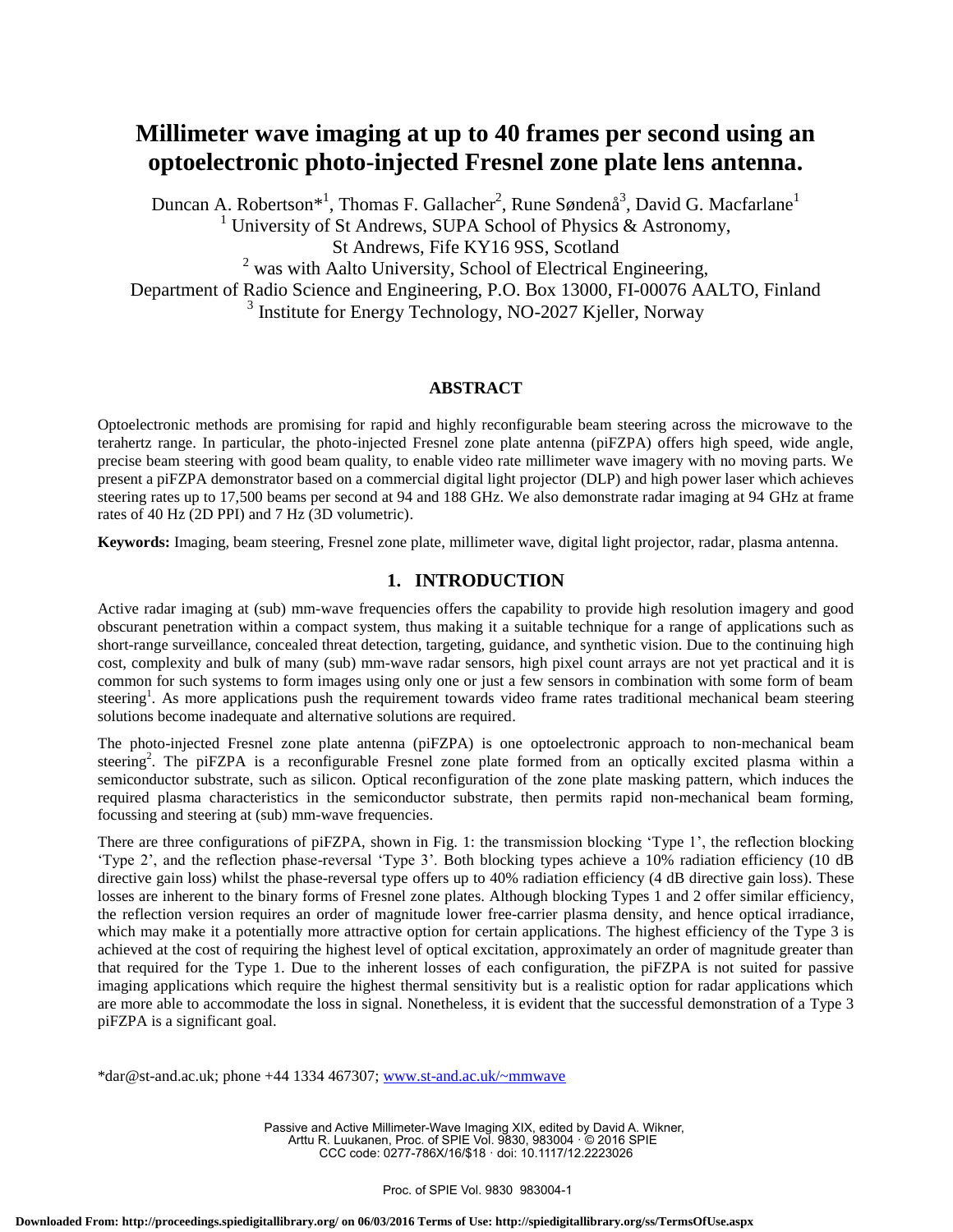

Figure 1. Photo-injected Fresnel zone plate antenna (piFZPA) configurations: (a) transmission blocking Type 1, (b) reflection blocking type 2, and (c) reflection phase-reversal Type 3. SLM = spatial light modulator.

The original work by Webb et. al. demonstrated the concept and potential of piFZPAs using systems configured at 20, 35 and 94 GHz based on silicon wafers with apertures up to 350 mm and illuminated by programmable arrays of near infrared (NIR) LEDs<sup>2, 3, 4, 5</sup>. In these configurations Webb achieved beam steering angles up to  $\pm 30^{\circ}$  and rates up to 4,700  $Hz<sup>3</sup>$ . In our previous work we demonstrated a Type 1 piFZPA at 94 GHz using a passivated silicon wafer illuminated with white light from a commercial data projector over an aperture of 100 mm. This achieved beam steering angles up to ±45° but rates were limited by the data acquisition software and losses were excessive due to non-optimum wafer thickness<sup>6, 7, 8, 9</sup>.

This paper presents our recent work to address these shortcomings and outlines our development of a piFZPA demonstrator suitable for all three configurations. Our aims for this work have been to:-

- 1. Maximize efficiency by optimizing wafer thickness
- 2. Demonstrate high speed beam steering using digital light projector (DLP) projection technology
- 3. Demonstrate Type 2 (lower irradiance) and Type 3 (40% efficiency) piFZPAs
- 4. Demonstrate piFZPA operation frequencies above 94 GHz
- 5. Demonstrate radar imaging using high speed piFZPA beam steering

Section 2 details the silicon processing and characterization needed to optimise wafer performance and accurately design the different types of piFZPA and section 3 describes the demonstrator hardware. The experimental results for the piFZPA are given in section 4 and the radar imaging experiments in section 5.

# **2. WAFER PROCESSING & CHARACTERIZATION**

High resistivity float zone silicon wafers of 6" diameter were used in this work and batches were thinned to the required thicknesses for transmission and reflection modes of operation by mechanical polishing and wet etching with HF. Each wafer was thinned to within 8-13 μm of the target value. The silicon wafers were passivated in order to reduce the surface recombination velocity (SRV) of the wafers, thus reducing the optical irradiance required to excite the require plasma densities – i.e. maximize the induced plasma density for a given optical irradiance. The chosen passivation method followed a standard process borrowed from the solar cell industry and involved removing surface defects and impurities via wet chemical etching, followed by a dry, high frequency plasma enhanced chemical vapor deposition (HF-PECVD) of hydrogenated silicon nitride  $(SiN<sub>x</sub>:H)$  with a thickness of a few hundred nanometers.

Type 2 and 3 configurations require an optically transparent mm-wave reflector to be deposited on the rear face of the wafer. Indium tin oxide (ITO) is a suitable material for this purpose as it can exhibit a high mm-wave reflectivity and a high optical transmission. ITO coatings with a surface resistance of 10  $\Omega/\Box$  were deposited by a commercial vendor. Subsequent VNA measurements confirmed mm-wave reflectivity of the ITO layer to be >99% at 94 GHz.

Following preparation of all the wafers, they were subjected to thorough and periodic characterization to establish their key material properties. This allowed us to monitor the temporal effects of the passivation process and to determine the stability of the wafer properties.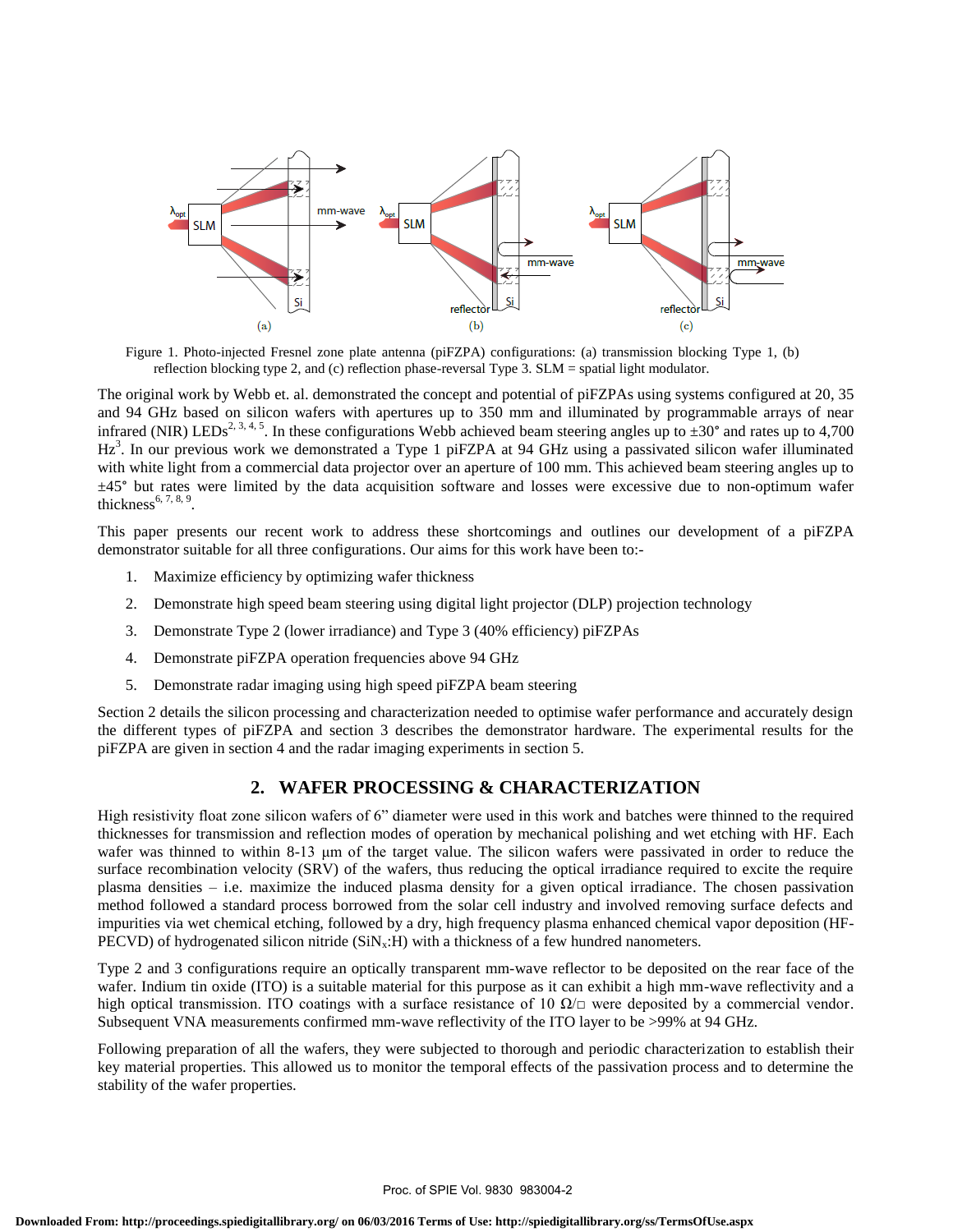Initial characterizations of the minority free-carrier lifetimes were performed on each wafer batch using quasi steady state photoconductance (QSSPC) and microwave photoconductance decay (μPCD) instrumentation at the Institute for Energy Technology (IFE), Norway, and at Aalto University, Finland. QSSPC obtains a measure of the spatially averaged lifetime as a function of injection density using a white light arc lamp source. In contrast, μPCD uses a pulsed laser source and a CW microwave sensor (at  $\sim$ 10 GHz) to allow the lifetime to be mapped over the wafer surface with a spatial resolution of a few millimeters.

All of the Type 1 wafers exhibited a long free-carrier lifetime, consistent with the high bulk resistivity and an effective passivation layer. Lifetimes ranged from 1680 μs to 2110 μs during the initial weeks following passivation. The Type 2/3 wafers without ITO coating also exhibited long lifetimes, in the region of 2540 μs. The ITO deposition causes a marked reduction in the lifetime by about a factor of 5-6 with measured lifetimes being in the range 400 to 500 μs.

Critical aspects of the properties of the silicon wafers are understood by measuring their millimeter wave transmission and reflection as a function of frequency for different levels of optical excitation. Free-space transmission and reflection interferograms were obtained for the wafers over 75 – 100 and 140 – 220 GHz using a vector network analyzer (VNA) based quasi-optical (QO) bench<sup>9</sup>. The setup allows the wafers to be measured in the unilluminated state and with different levels of optical excitation from an external high power (white) light source (up to 600 mWcm<sup>-2</sup>). Fig. 2 shows example transmission interferograms for Type 1 wafers in the unilluminated and illuminated states.



Figure 2. Example unilluminated Transmission interferograms with model fits for Type 1 wafers w4 & w6 (left) and Transmission versus frequency as a function of optical irradiance for Type 1 wafer w4 (right).

The Type 1 wafers exhibited an unilluminated insertion loss of <0.25 dB at 94 GHz and <0.7 dB at 188 GHz with transmission maxima close to the chosen design frequencies. Such values are greater than would be expected for bulk high resistivity silicon which is well known to exhibit an extremely low dark state insertion loss. However, due to the passivated wafers becoming so sensitive to optical excitation (due to their lowered SRV) even the laboratory ambient light level was sufficient to cause a small increase in the imaginary part of the refractive index, thus raising the loss by a few tenths of a dB.

In the optically excited cases, the insertion loss of a Type 1 wafer at 94/188 GHz changes from <0.25/0.7 dB in the unilluminated (ambient) state to 18 and 21 dB when illuminated with irradiances of 200 and 390 mWcm<sup>-2</sup> respectively (i.e. it scales linearly). This change in transmission provides the contrast between the illuminated and unilluminated zones in a Type 1 blocking piFZPA.

Unfortunately, an error in specifying the Type 2/3 wafers resulted in them being the wrong thickness for operation at 94 GHz where they exhibited a 6-10 dB loss due to the etalon effect of the ITO coating on the rear surface. However, insertion losses of  $\lt 1$  dB could be achieved by operating at frequencies of  $\lt 70$ , 125 or 185 GHz which are optimum for the actual wafer thickness but test equipment was not available at those frequencies in this instance. Ideally, the wafers could either be thinned further to the next resonantly matched thickness or new wafers purchased and accurately thinned. Unfortunately, neither option was possible in the project timeframe so measurements were performed at 94 GHz with the non-optimal thickness.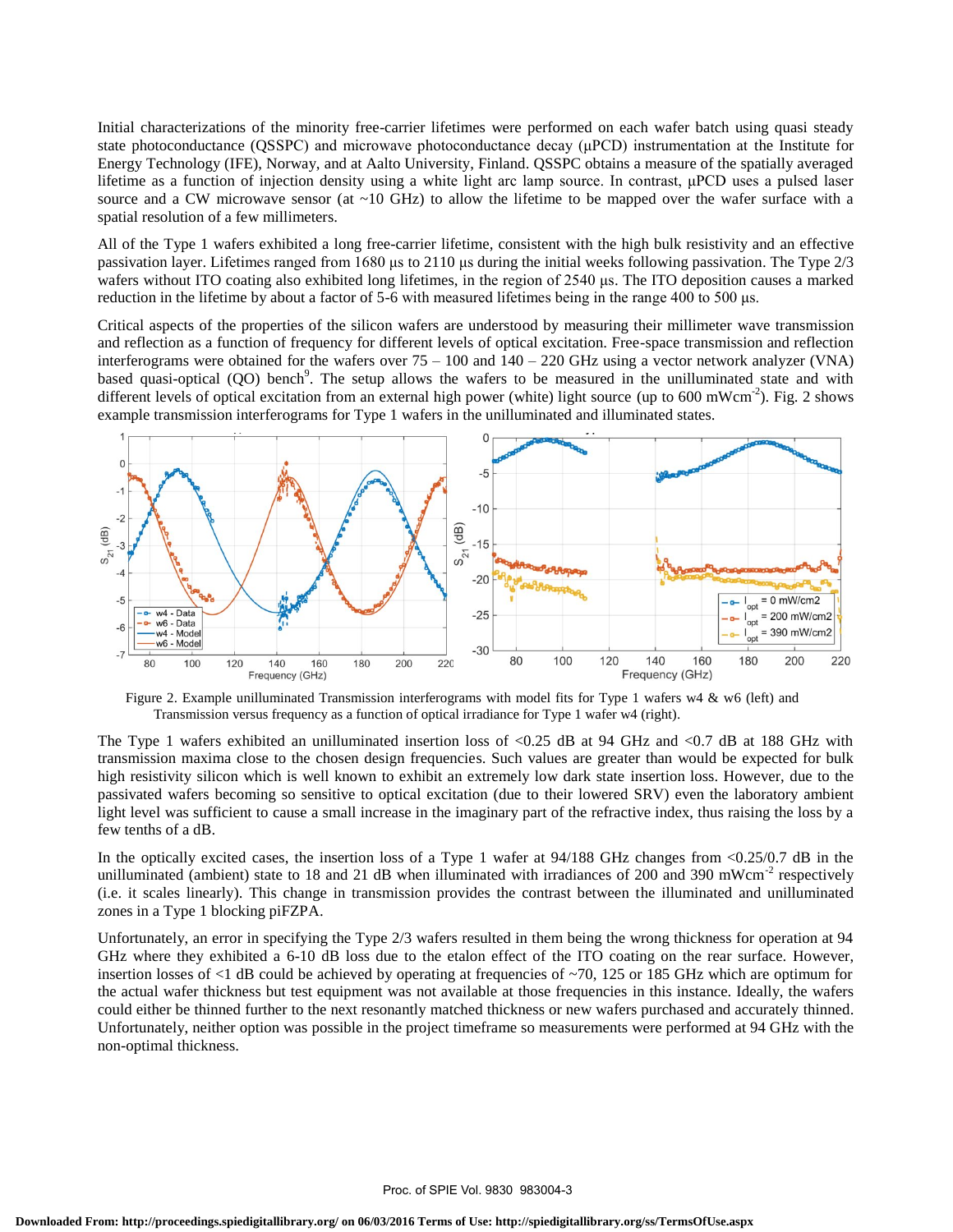The optically excited behavior of a reflector-backed Type 2/3 wafer is more complicated than the Type 1 case due to the resonant etalon effect which it exploits. Fig. 3 shows the modeled reflectivity (amplitude and phase) of a Type 2/3 wafer as a function of plasma density. As the plasma density increases, the reflectivity amplitude drops as the silicon becomes absorbing, but the effect is enhanced over that of the Type 1 wafers by the etalon effect due to the rear reflector. In this example, the reflectivity amplitude drops to nearly zero at  $\Delta n \approx 7 \times 10^{14} \text{ cm}^3$  which corresponds to the Type 2 configuration. At much higher plasma densities, the amplitude reflectivity rises back towards unity as a result of the semiconductor producing metallic-like behavior whilst the reflection phase flips by 180° from the dark state value. At Δn  $> 10^{16}$  cm<sup>-3</sup>, one approaches the Type 3 phase reversal configuration.



Figure 3. Modelled reflectivity (amplitude and phase) as a function of free carrier plasma density in a reflection mode Type 2/3 reflector-backed silicon wafer.

## **3. PIFZPA DEMONSTRATOR DESIGN**

Aside from a suitable silicon wafer, the piFZPA demonstrator requires a high power, high speed optical illumination system with which to project the zone masks onto the rear face of the silicon. Additionally, the millimeter wave beam must be coupled to the wafer, either from the same (rear) side as the optical excitation in a Type 1 configuration or from the opposite (front) side in Types 2 and 3. These aspects are described in the following section.

At the heart of the projection system is a DLP evaluation board featuring a 1024 x 768 (XGA) pixel digital micro-mirror (DMD) chipset, capable of up to 30,000 frames per second, with onboard memory from which pre-stored binary zone mask files could be clocked out at high speed. A Class 4 fiber-coupled 75 W CW NIR diode laser operating at 808 nm with associated liquid-cooled chiller, OEM power supply module and armored optical fiber was used as the high power light source. Custom optics were required to couple the light from the laser fiber onto the DMD and then to project onto the silicon wafer. While incoherent sources (e.g. broadband arc lamps) could be used and may be more desirable for some applications, exploring alternative light sources was beyond the scope of the project and the laser was available.

The requirements for the custom optics were to couple light from the output fiber of the NIR laser onto the DMD chipset with a uniform, top-hat, illumination and then project the zone plate mask pattern onto the silicon wafer with a diameter of ~140 mm. As the multi-mode fiber exhibited a flat top intensity distribution at the fiber end, one set of lenses was required to image the 600 μm fiber end onto the DMD to provide the necessary uniform input illumination, and a second set of lenses was needed to image the DMD onto the silicon wafer. The challenge was to achieve the relatively high levels of magnification (x17.5 from fiber to DMD and x13.3 from DMD to wafer) over a moderately short distance to yield a reasonably compact system. Off-the-shelf cage mount components and stock lenses were utilized to minimize cost and timescale but the resulting design has a longer throw than could be achieved with custom lenses. A custommade aluminum block to mount the cage optics onto the DMD at the required input and output angles  $(-24^{\circ}$  input,  $0^{\circ}$ 'on' and +12° 'off' beams, all in the 45° plane) was designed, precision machined and optically blackened to reduce unwanted scattering. Additionally, as the DMD deflects approximately half the incident power ( $\sim$  20 W) from the 'off' pixels, a high power beam dump was designed and manufactured to terminate that beam.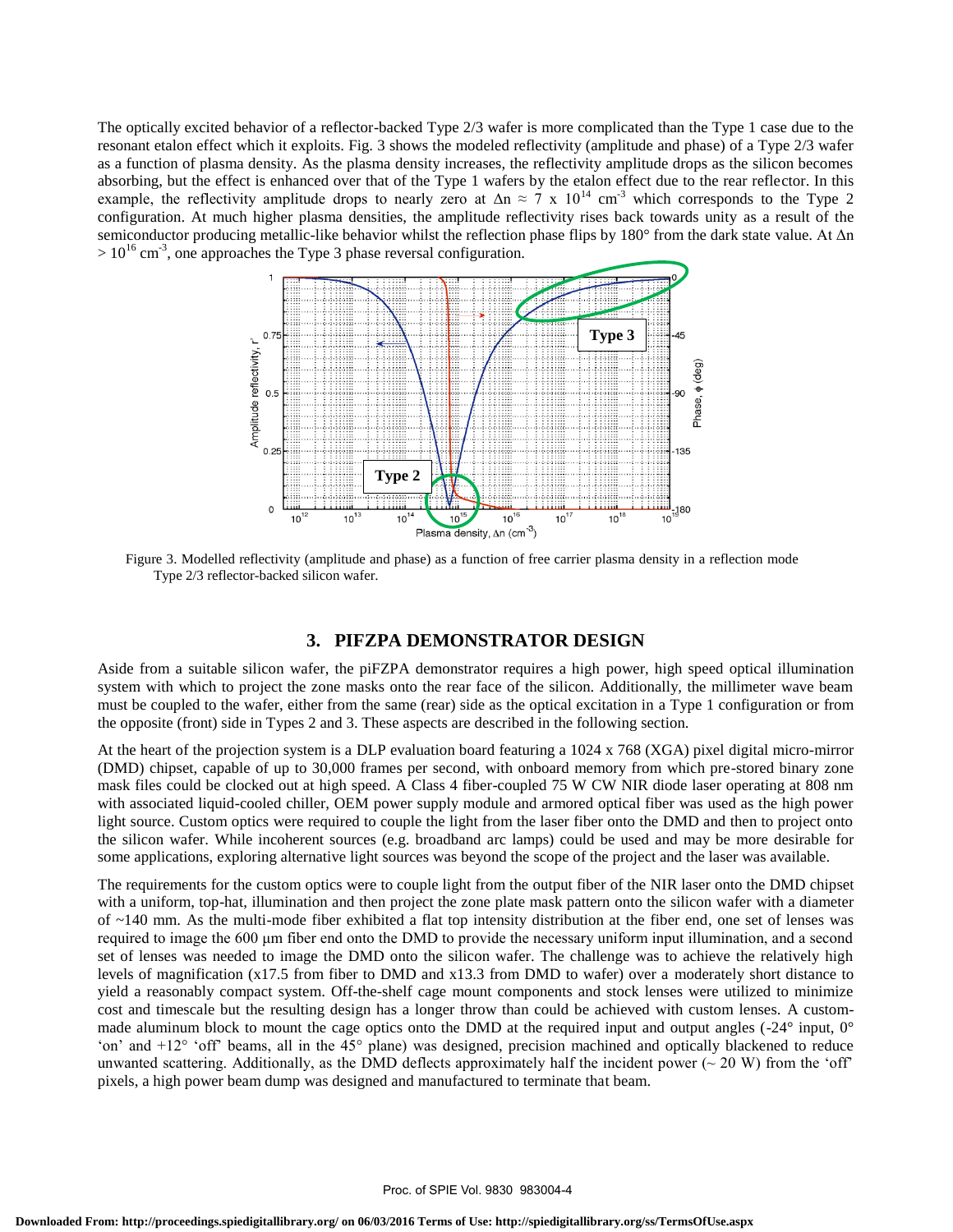For Type 1 configurations in which the mm-wave beam and optical excitation are both incident from the rear side of the wafer, an ITO-on-polymer beamsplitter was chosen to couple the two beams (15  $\Omega/\Box$  ITO on 175 µm thick polyester film). The optical excitation passed straight through the beamsplitter with a transmission of 78% whilst the mm-wave beam was incident from the side and reflected off the beam splitter with >99% reflectivity. For Type 2/3 configurations, in which the optical excitation is incident on the rear wafer surface whilst the mm-wave beam is incident on the front wafer surface, a mm-wave prime fed arrangement was selected (and the ITO-on-polymer beamsplitter removed).

Finally the entire piFZPA assembly was mounted on 600 x 600 mm optical breadboard and surrounded by an interlocked light-tight enclosure to achieve a laser classification for the assembly of Class 1, meaning that it could be used outside of a laser lab for piFZPA testing – Fig. 4.



Figure 4. Plan view of piFZPA assembly in Type 1 configuration for one-way (receive) antenna pattern measurements.

Final optical testing of the piFZPA illumination system yielded the following results. With the laser running at the maximum available current of 55 A, the optical power out of the fiber was 67 W. The total power measured at the silicon plane was 37.3 W, with a maximum power density of 240 mWcm<sup>-2</sup> over an area of 154 cm<sup>2</sup> (140 mm diameter). Thus the entire optical assembly was measured to have an optical transmission of 56%. Accounting for the efficiency of the DMD which is quoted as 60%, the custom optics thus achieved a transmission of 93% which is in very good agreement with the ZEMAX prediction of 94%. No problems were noticed with regard to power handling and thermal management for any of the components.

Beam profiles (1D) of the NIR illumination were measured at the silicon plane and showed a good uniformity in power density across the majority of the desired aperture – Fig. 5. The output distribution at the silicon plane was found to be quite flat, varying by only  $\pm 10\%$  over a lateral extent of 120 mm. The presence of the ITO-on-polymer beamsplitter (for Type 1), which has a transmission of 79% at 808 nm, reduced the power density to 200 mWcm<sup>-2</sup> in a vertical strip in the middle of the mask pattern.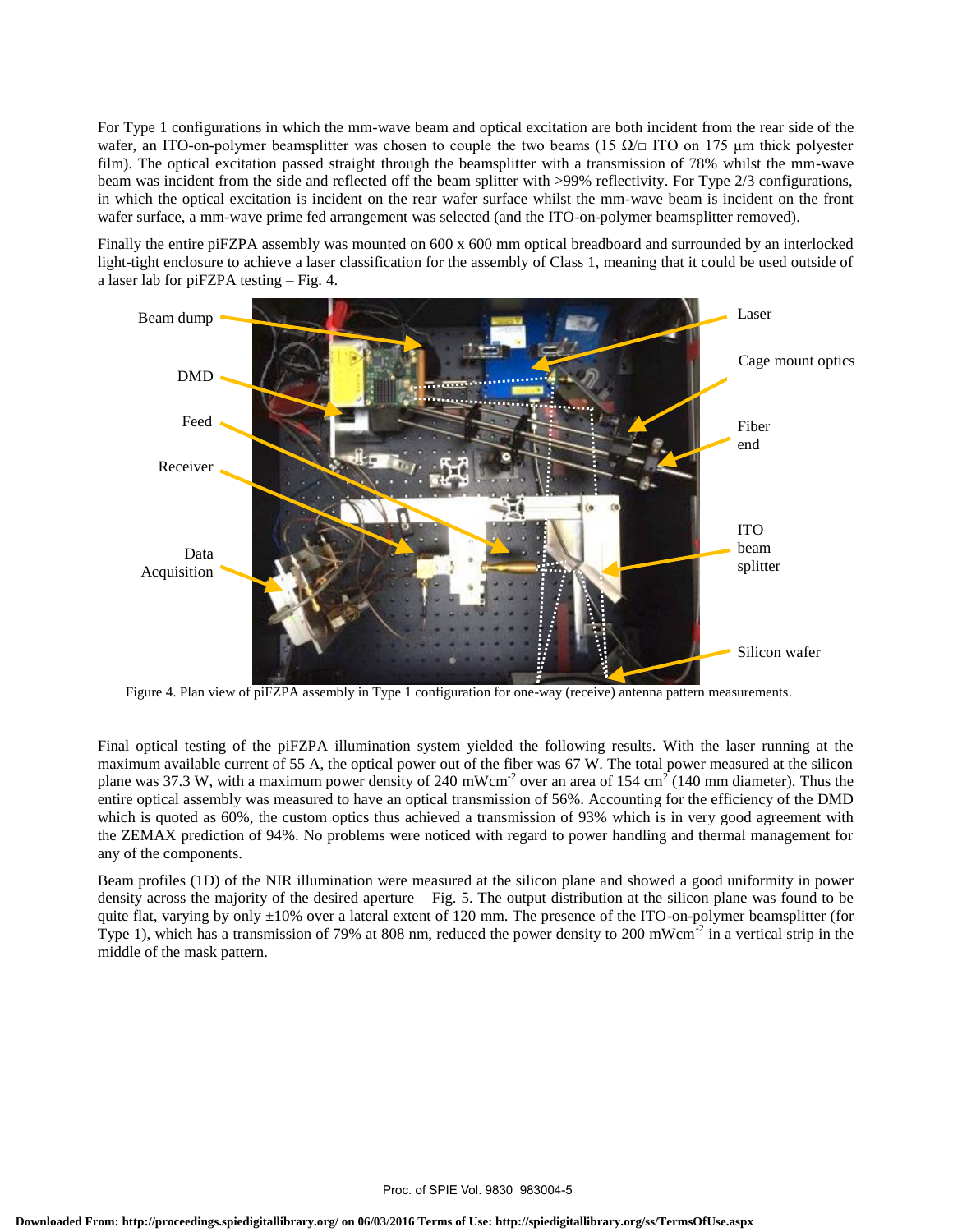

Figure 5. Photo of maximum power (37 W) NIR beam on paper target at plane of silicon wafer (left) and corresponding beam scan of optical power density across the silicon wafer plane, with and without ITO beamsplitter (right).

#### **4. PIFZPA RESULTS**

The far-field antenna patterns of the piFZPA in different configurations were measured in receive for both on- and offaxis. A remote Gunn oscillator with 20 dBi feedhorn was used as the far-field source and the piFZPA acted as receive antenna fitted with a heterodyne downconverter. The received IF signal was amplified and measured using a detector diode as a function of beam steering angle. Measurements were made in a Type 1 configuration at 94 GHz and 188 GHz and in a Type 2 configuration at 94 GHz with reduced efficiency as noted above. Unfortunately the maximum power density achievable with the optical projection system was insufficient to achieve a successful Type 3 piFZPA at 140 mm diameter.

To evaluate beam steering speed, the remote source was imaged with the piFZPA (typically  $\pm 20^\circ$  in azimuth,  $\pm 10^\circ$  in elevation, 0.25° increments) to yield 2D antenna patterns at different DMD frame rates from 500 fps to the maximum achievable with the test software of ~17,500 fps. One DMD frame corresponds to one mm-wave beam. Typical results are shown in Fig. 6 (left) which shows the excellent 2D symmetry obtained at 500 fps and how the 1D pattern changes as the frame rate is increased. As the frame rate increases beyond that consistent with the wafer lifetime, it is clear the peak gain reduces, the mainlobe width increases, the main lobe squints, and the peak sidelobe level degrades. Nonetheless, beam steering is achieved at 17,000 fps and acceptable performance is maintained up to several kHz depending on wafer lifetime. Similar results were obtained at 188 GHz which demonstrated the decreased beamwidth compared to 94 GHz for the same aperture diameter - Fig. 6 (right).



Figure 6. Azimuth cuts through 2D antenna patterns as a function of frame rate (500 to 17,000 fps) for a Type 1 piFZPA at 94 GHz with 2D pattern at 500 fps inset (left) and comparison of azimuth cuts at 94 and 188 GHz.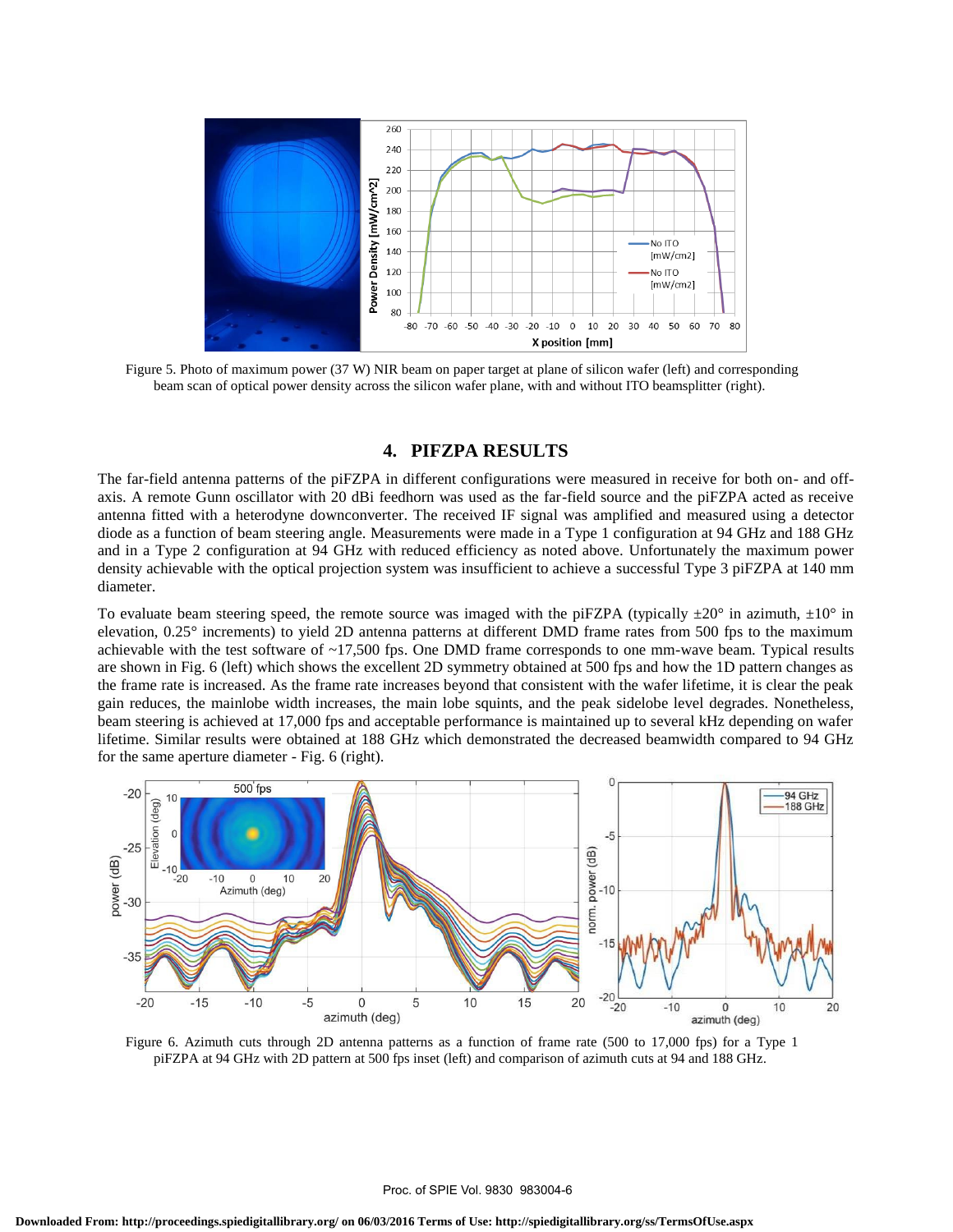For the Type 1 configuration, the ambient loss was low for all wafers  $(\sim 0.25$  to 0.5 dB at 94 GHz) and the wafer thickness was very close to optimal. To achieve full blocking with 40 dB attenuation requires a carrier density of  $>10^{16}$  $\text{cm}^3$ . However, as shown in Fig. 2 only 18 dB of attenuation was achievable with ~200-240 mWcm<sup>-2</sup> irradiance. This introduced a reduction in the piFZPA gain of  $\sim$ 3 dB (i.e. a drop of 50% in efficiency). Thus the net antenna efficiency achieved for the Type 1 configuration was 4.5 to 5% (i.e. half the maximum achievable). This was verified with the link gain budget in the antenna experiments. Nonetheless, this represents a 5x improvement over our previous work for the efficiency of a Type 1 piFZPA.

The Type 2 configuration offers 10% efficiency at much lower irradiance than Type 1 by exploiting the sensitivity of the silicon-ITO etalon to the complex permittivity of silicon. To get full blocking (>40 dB attenuation) requires a carrier density of only ~7 x  $10^{14}$  cm<sup>-3</sup> which was easily achieved with an irradiance of just ~15 mWcm<sup>-2</sup> for these wafers (just 2.3 W total optical power). However, the combination of the Type 2 wafers being the wrong thickness and their resonant sensitivity to the background ambient light meant the loss in the wafers increased by e.g.  $\sim$  5-6 dB for wafer rx3. Thus the net antenna efficiency achieved for the Type 2 configuration was only 2 to 3%. These results do, however, confirm the key advantage of the Type 2 piFZPA, namely operation at much lower optical irradiance, which in this case was a factor of ~13 lower than for our Type 1 piFZPA.

To achieve a 40% efficient Type 3 piFZPA will require selection of wafers with the correct thickness and either a projection system with much higher power and/or a reduction in the diameter of the piFZPA to reach the irradiance required for metallic-like behavior in silicon (~600 mWcm<sup>-2</sup>). Demonstrating a Type 3 piFZPA remains one of our objectives for future work.

# **5. RADAR IMAGING**

One of the primary motivations for pursuing the piFZPA technology is its use in active mm-wave radar imaging systems hence we have combined the piFZPA setup outlined above with our existing SAFIRE 94 GHz FMCW close-range imaging radar<sup>10</sup>. SAFIRE uses a circulator-based single antenna front-end and thus was fairly easily modified to be used with the piFZPA. The transceiver was connected to the piFZPA feed and the DMD frame trigger signal routed to SAFIRE's control electronics, triggering the frequency chirps and data acquisition. A substantial modification of SAFIRE's processing and display software was necessary in order to run the piFZPA in high speed 3D and 2D radar imaging modes. In particular, the modified software had to leverage the power of OpenGL graphics routines to allow the radar control computer to capture and display the images received by the piFZPA at such high rates. The piFZPA was used in Type 1 and Type 2 configurations for the radar imaging experiments.

For maximum radar imaging resolution, SAFIRE was operated at its highest chirp bandwidth of 2 GHz, yielding a range resolution of 7.5 cm, in a sweep time of  $\geq 64$  µs. Typically, 1024 range bins were processed but the displayed maximum instrumented range was limited to 25 m (corresponding to the back wall of the room). The one-way beamwidth in all cases was  $\sim$ 2.5 $\degree$  (140 mm aperture).

Two radar imaging configurations were performed, as detailed below: (i) azimuthal scanning to form wide angle 2D PPI movies, and (ii) az-el scanning of moderate fields-of-view (FOV) to form 3D movies. The piFZPA-radar setup utilized an  $F/1.93$  Type 1 configuration and an  $F/1.23$  Type 2 configuration, operating at their respective efficiencies discussed above.

In the 2D PPI mode, the piFZPA was raster-scanned in azimuth whilst the radar recorded range profiles for every angular position. Fig. 7 shows a snapshot from a 2D PPI movie and video recording in which the beam was swept over 40° in 0.1° increments (i.e. 401 azimuth beams) at ~8,000 beams per second, resulting in a PPI frame rate of 20 Hz. Due to the low efficiency of the Type 1 and 2 configurations, +20 dBsm trihedrals were used as bright targets and two can be clearly seen in the PPI plot. The highest 2D PPI radar imaging frame rate achieved in this configuration was 40 Hz. The very high PPI frame rates possible with the piFZPA were demonstrated by having the volunteers sprint up and down the FOV whilst holding the trihedrals – the piFZPA-based radar imager had no difficulty smoothly following this fast motion.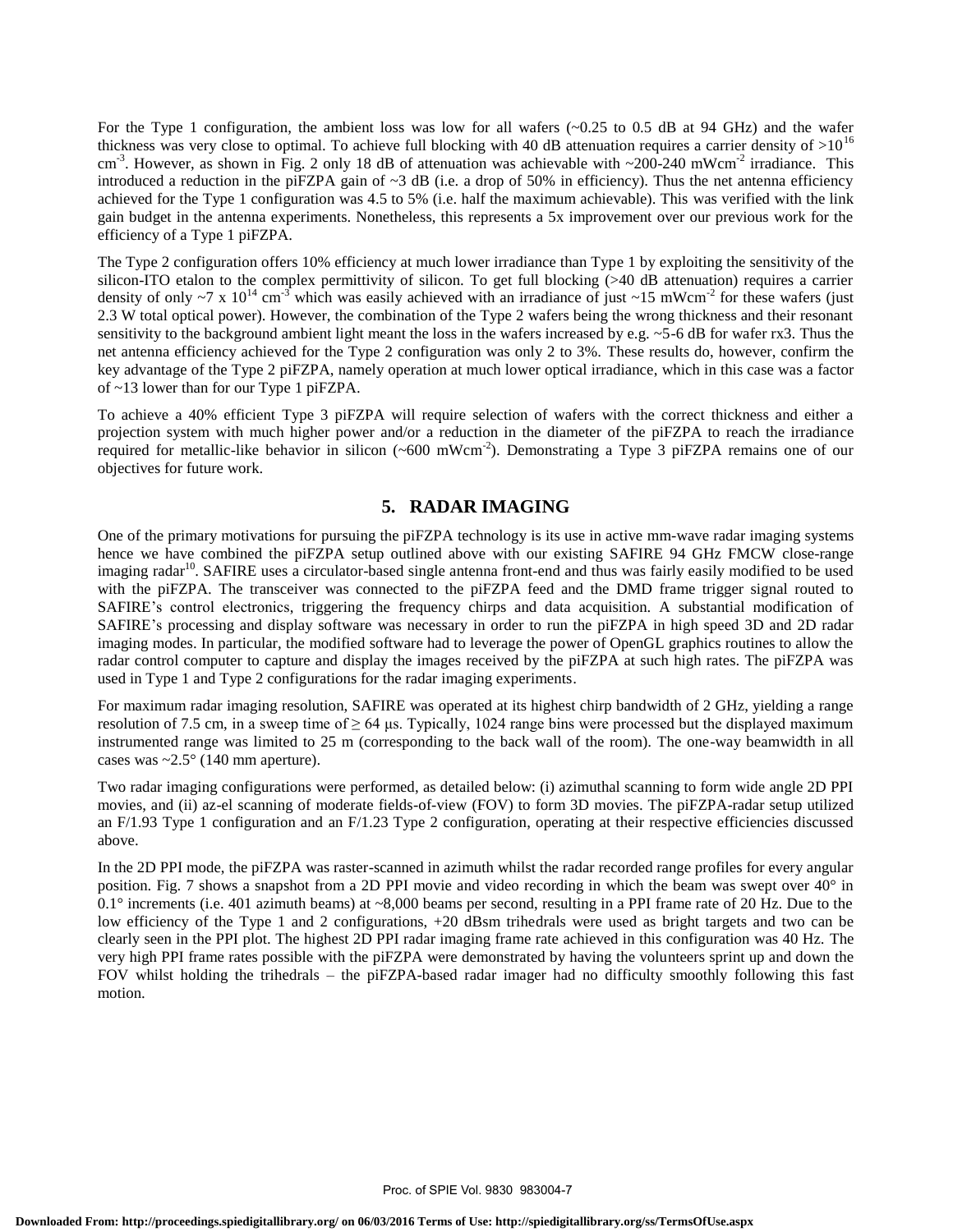

Figure 7. Snapshot of radar data and video capture for a 40° wide 2D PPI recorded at 20 Hz frame rate. The volunteers are holding trihedrals to provide bright targets and are running to demonstrate the high frame rate.

In the 3D radar movie mode, the piFZPA was raster-scanned in azimuth and elevation whilst the radar recorded range profiles for every angular position (e.g. each radar image frame comprised 41 x 21 x 1024 samples). Fig. 8 shows a snapshot from a 3D radar movie and video in which the beam was raster-scanned over  $20^{\circ}$  x  $10^{\circ}$  in 0.5° increments (i.e. 41 azimuth x 21 elevation beams) at ~3,000 beams per second resulting in a 3D radar imaging frame rate of 3.5 Hz. The 3D data set is presented as a 2D projection of the maximum power values in each line of sight. In this configuration, 3D radar imaging frame rates up to 7 Hz were achieved. The high frame rate of the piFZPA-based 3D radar imager copes well with the dynamic nature of moving targets with minimal jitter or lag.



Figure 8. Snapshot of 3D radar data and video capture for a 20° x 10° field of view recorded at 3.5 Hz frame rate in which the volunteer is waving a trihedral to demonstrate the dynamic response (top). Single frame from this data set presented as front view projection of maximum power (lower left) and plan/PPI view (lower right).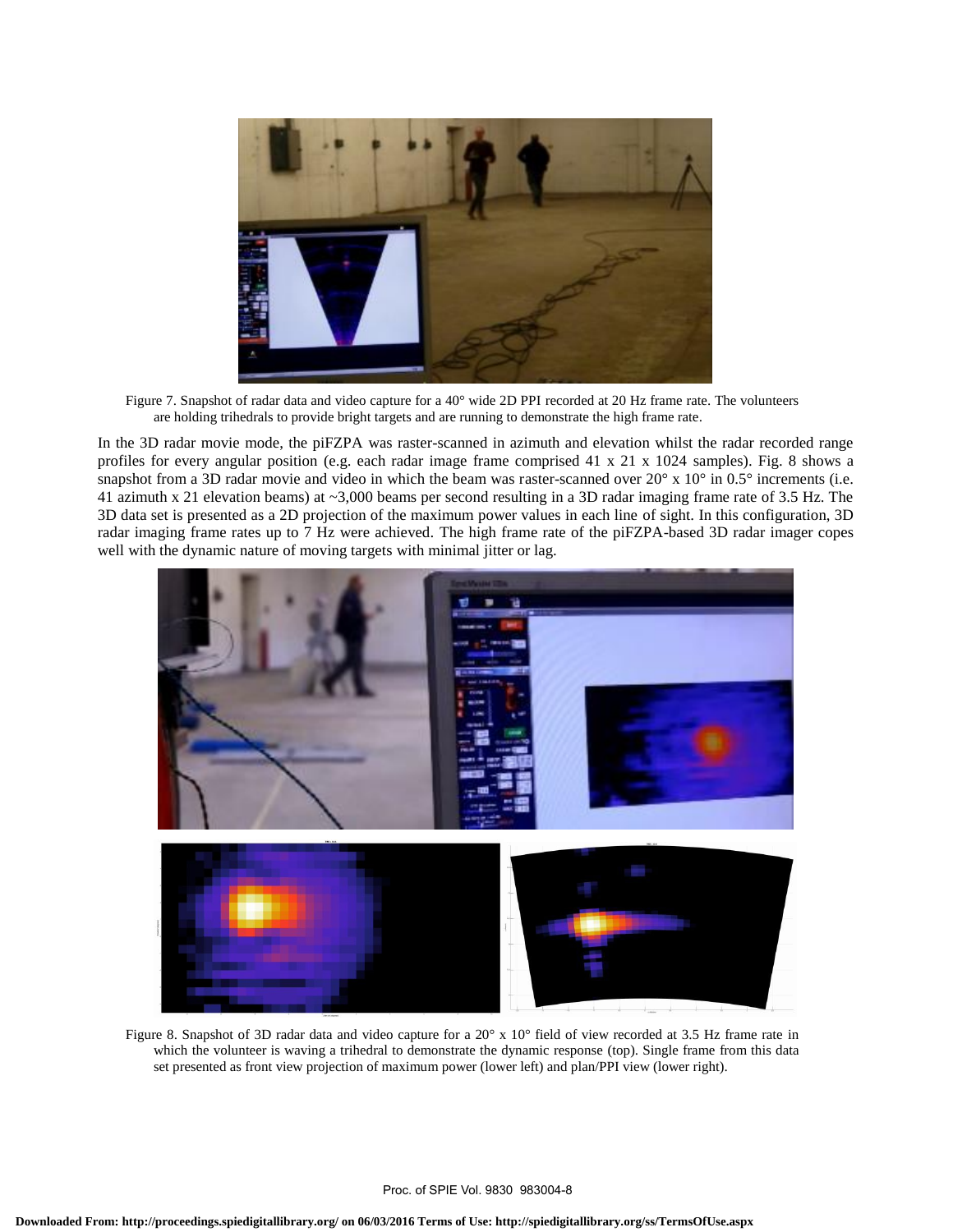Clearly the performance of the piFZPA degrades gradually with increasing beam steering rate (Fig. 6) so it is a matter of choice how fast a given setup can be steered whilst still achieving an acceptable level of performance. Primarily the speed response of a piFZPA is determined by the free carrier lifetime of the silicon which for the wafers used here (lifetimes in the ~0.5 to 2 ms range) corresponds to beam steering rates in the low kHz. Higher steering rates would be possible with less reduction in performance for wafers with shorter lifetimes but this requires higher irradiance levels.

Another factor which may constrain the achievable radar imaging rate is the requirement to use very short chirps and the high data processing rate. In the case of SAFIRE, which uses a voltage controlled oscillator to generate the chirps, very short chirp times lead to degradation of the radar's point response. However, other chirp generation methods such as direct digital synthesis (DDS) can overcome such problems. At radar imaging frame rates of e.g.  $8,000 - 10,000$  fps the input data rate, processing load (e.g. FFT processing of FMCW chirps) and data display rate become substantial which places demands on the controlling computer. However, with the trend of increasing computer processing power and the availability of GPU and FPGA technology it is unlikely that this would be a significant barrier to successful deployment of a future piFZPA-based radar imager.

## **6. DISCUSSION & CONCLUSIONS**

We have summarized the design and development of an advanced piFZPA demonstrator which combines carefully processed silicon wafers with a high power diode laser and a commercial DLP spatial light modulator for rapid zone plate mask reconfiguration to achieve high speed mm-wave beam steering using no moving parts. The demonstrator supports all three piFZPA configuration options, Types 1, 2 & 3 and the advantages and disadvantages of each type have been briefly summarized.

Using newly sourced and processed silicon wafers we have reduced the mm-wave losses imposed by the substrate resulting in performance improvements compared to our previous work of up to a factor of 5 in certain configurations, whilst simultaneously increasing the realized aperture size by 40%.

We have demonstrated the performance of a Type 1 piFZPA, with a 140 mm diameter aperture, at 94 and 188 GHz. The beam forming and scanning performance of this setup have been evaluated using full 2-D antenna pattern and off-axis measurements, up to  $+/- 45^{\circ}$  from boresight. We believe that 188 GHz is the highest reported frequency of operation for a piFZPA. We have also observed and briefly discussed the good agreement between measured on-axis beam performance and the simulated results utilising custom piFZPA models. The realized radiation efficiency of this setup was measured to be between  $4 - 5$  % due to non-perfect matching of the wafer thickness to the operation frequency. This still represents a x5 improvement over our prior work.

A similar set of measurements and characterisations were performed for a Type 2 piFZPA at 94 GHz, which aptly demonstrates the advantages of lower optical irradiance requirements: 15 mWcm<sup>-2</sup> for Type 2 versus 200 mWcm<sup>-2</sup> for Type 1. However, due to an unforeseen error with the wafer thickness, this configuration exhibited excess loss and the measured radiation efficiency was approximately 3 % rather than the maximum possible value of 10%. Due to the design choices of our piFZPA demonstrator setup (aperture size, illuminating source, wafer characteristics) the system did not have sufficient irradiance at the silicon plane to achieve a Type 3 piFZPA configuration. We aim to modify the demonstrator to reduce the illuminated aperture diameter to achieve sufficient irradiance for successful demonstration of a Type 3 piFZPA.

In all configurations that were realized we have demonstrated rapid beam steering with beam rates of up to 17,500 beams per second. We believe that these rates are the highest reported for any beam steering antenna at these frequencies.

Utilizing these beam rates, we have successfully demonstrated active radar imaging at 94 GHz using a close-range FMCW radar sensor and have achieved results from both 2D PPI images at up to 40 Hz and 3D volumetric imagery at up to 7 Hz. These results demonstrate a 3-order-of-magnitude increase in beam steering rate over our original projectorbased experiments.

Whilst there is still work to be done to further improve the efficiency, the flexible and highly dynamic capability of the piFZPA for radar imaging has been clearly demonstrated and this technology is a potential candidate for a wide range of active imaging applications.